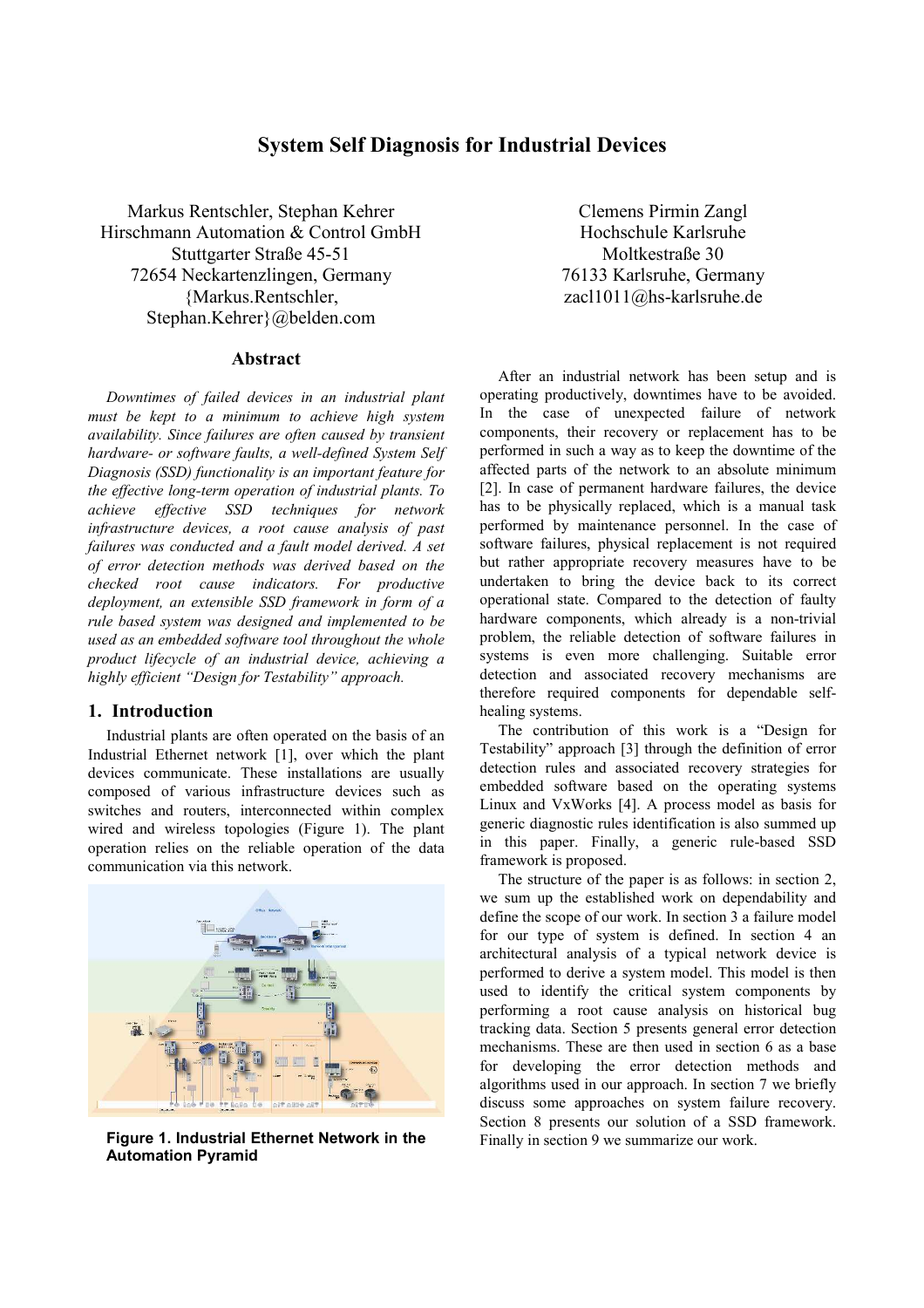# **2. Dependability**

Dependability techniques are a much researched subject. Numerous publications provide a good coverage of its various aspects which are most importantly availability, reliability and maintainability [5]. Dependability is largely driven by spacecraft, aircraft and automotive industry for the development of long mission and safety critical systems. Initially focusing on hardware designs, the same principles were later also applied to software based systems and further developed in that direction. In [6], a good overview on the subject and its history is provided.



**Figure 2. Dependability Taxonomy [5]** 

We consider the most important dependability attribute for industrial automation systems to be availability, which is basically a function of reliability and maintainability (Figure 3).



**Figure 3. Availability Model** 

**Availability A** is the degree to which a system is within a defined and operable state and depends on *MTTF* and *MTTR*.

**Mean Time to Failure (MTTF)** expresses the reliability of a system by the mean time a system is expected to process correctly.

**Mean Time to Recovery (MTTR)** expresses the maintainability of a system by the mean time required to bring a failed system back into operation.

$$
A = \lim_{t \to \infty} \frac{\sum t_{\text{up}}}{\sum (t_{\text{up}} + t_{\text{down}})} = \frac{MTTF}{MTTF + MTTR}
$$
 (1)

As can be seen in (1), availability improvement can be achieved with a higher reliability (MTTF) and/or a

better recoverability (MTTR). Although a high MTTF does not guarantee failure-free operation, a lower MTTR always minimizes the impact of failure. Thus lowering MTTR is obviously a powerful strategy to improve availability.

#### **2.1. Dependability Threats**

"A system failure occurs when the delivered service no longer complies with the specifications, the latter being an agreed description of the system's expected function and/or service" [5]. A failure is the manifestation of an error caused by a system fault. If the system is comprised of various interacting components, the failure of one component might introduce a fault in another component (Figure 4).



# **Figure 4. Chain of dependability threats [5]**

#### **2.2. Dependability Means**

According to Laprie [5] et. al., the following basic methods for creating dependable systems shall be distinguished in the context of this work:

**Fault Prevention** (or fault avoidance) removes the source of faults (i.e. programming or design flaws) in the design phase prior to operation of the system in order to prevent faults from happening. This improves system reliability which is indicated by the mean time to failure (MTTF) thus directly increasing availability. Fault avoidance can be achieved through quality-focused development methods. Model-based code generation [5], test-driven development or design rules are typical faultprevention measures.

**Fault Removal** applies validation and testing techniques to detect and remove faults before a system is put into operation. It can also be applied during system runtime by recording failures and removing them by updating the software during a maintenance cycle. This approach improves availability by making the system more reliable (higher MTTF). Code analysis, static and dynamic testing or advanced testing techniques such as software fault injection (SFI) [7,8] are typical measures. According to Dijkstra however "Program testing can be used to show the presence of bugs, but never to show their absence!"[10].

**Fault Tolerance** assumes faults to be present during system operation. It employs design techniques which ensure the continued correct system operation. One method is improving system availability through reliability (MTTF). Another method is the recovery of the system, thus also improving the availability by reducing downtime (MTTR). Fault tolerance can be achieved by utilizing design redundancy [10] but also by using error detection and recovery strategies.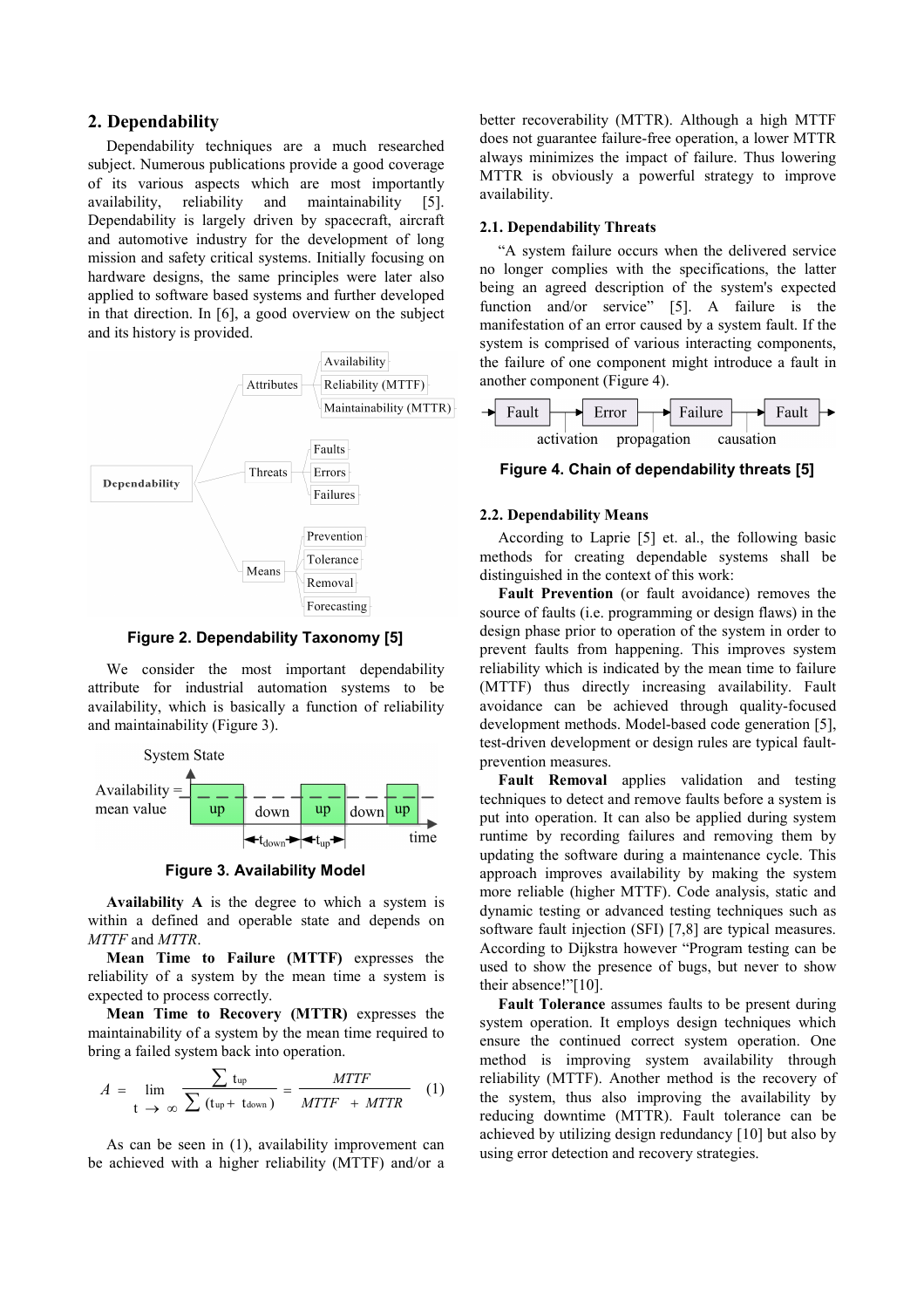**Fault Forecasting** uses techniques to predict commonly occurring faults to avoid or remove them or circumvent their effects. This approach improves availability through improvement of reliability (MTTF). Fault forecasting can be achieved by utilizing monitoring and prognosis.

### **2.3. Scope**

The functionality of industrial automation equipment is often based on complex software systems, which cannot be developed completely error-free. This is due to the fact that a combinatorial explosion of possible system states takes place which cannot be all verified by testing. Thus, there is always some probability of faults remaining in the software. These faults can transiently and non-deterministically lead to error and subsequent failure. As a consequence they can cause productivity loss within the plant. Since availability must be at a maximum at all times, this probability of nondeterministic software failures has to be dealt with in some manner.

A failure root cause analysis in an existing bugtracking database for complex embedded network products will be conducted to have a solid analytical base of the most important faults that result in expensive failures which are hard to debug.

In the process of finding a solution, we will focus on the aspects of fault removal and fault tolerance in the form of single-processor embedded SSD techniques that increase system availability through reduction of MTTR. This kind of fault detection followed by isolation and system reconfiguration is often referred to as "FDIR" process that can also be performed online [11][12]. We will focus in this work however on the diagnostics part and only shortly outline possible approaches for recovery.

# **3. Failure Modeling**

#### **3.1. Fault classification**

Permanent faults are hardware or software design faults whose resulting failures can be exactly reproduced. In contrast, non-permanent faults occur randomly and affect the system behavior for an unspecified period of time. The detection and localization of non-permanent faults is extremely difficult and they are often not uncovered during systematic testing. As shown in fig. 5, software faults are often classified into *Bohrbugs* and *Heisenbugs* [13].





*Bohrbugs* are permanent design faults whose resulting failures can be reproduced, thus are rather easily uncovered and mostly fixed in early testing phases of the software life cycle.

*Heisenbugs* are also essentially permanent faults, but their conditions of activation occur rarely or are not easily reproducible. The resulting transient failures may not recur after the software is restarted. *Heisenbugs* are therefore extremely difficult to identify through testing. Transient failures due to *Heisenbugs* are of special importance in multithreaded systems, which are usually considered non-deterministic. In a non-deterministic system, it is impossible to predict all the possible system states. It is obvious that a permanent software fault underlying complex activation conditions, in other words a very special system state, is extremely difficult to uncover. Race conditions are a typical example of *Heisenbugs* in multithreading environments. In mature software systems, failures caused by *Heisenbugs* are more likely than failures caused by *Bohrbugs*.

Another category of transient software failures is the manifestation of transient hardware faults. Modern microprocessors for example are less reliable and more susceptible to transient faults. This is largely due to faster and denser transistors on chip with lower threshold voltages and tighter noise margins [14]. These faults are not permanent faults but may result in incorrect program execution by inadvertently altering processor states, signal transfers or register values etc. The effect of these failures resembles the effects caused by *Heisenbugs*.

Another bug category is based on the well-known phenomenon that software systems running continuously for a long time tend to show a degraded performance and an increased failure-occurrence rate due to resource corruption over time.

#### **3.2. Failure Model**

A failure model describes the type of failures that might happen and how the system behaves when the failure has occurred. While there are slight discrepancies in literature regarding their definitions [15], in this work the following failure models are used [16]:

**Crash Failures** happen if a failed process stops permanently at a certain time. This models a crash of a process that does not recover.

**Omission Failures** occur if a process continues its execution, but does not always respond to the inputs. The faulty task sometimes omits a response.

**Timing Failures** also model a scenario where the faulty task continues. In this case however it does not omit replies but responses are sent either too early or too late.

**Byzantine Failures** refer to a model where no assumptions about the behavior of a faulty process are made. A process can behave totally arbitrary and in the worst case do everything possible to compromise the system.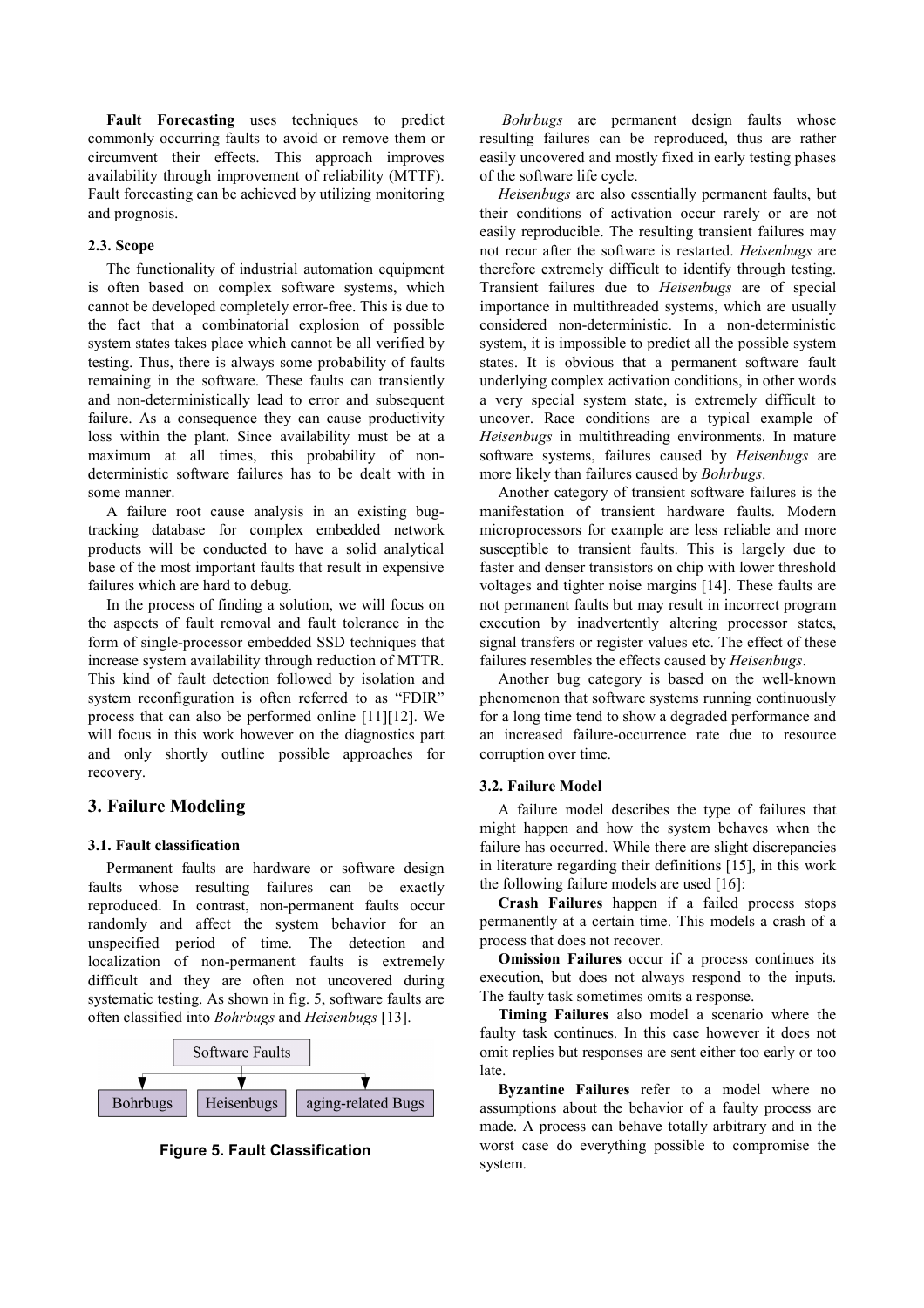

**Figure 6. Failure Model** 

Failures can occur in value- and/or time-domain, allowing a classification into valid replies (correct in timing and value) and invalid replies (invalid in timing or value). It is important to note that the first three failure models are based on time-domain failures, while all kind of failures in the value-domain are categorized as Byzantine Failures.

The presented models refer to failures on the level of processes. However, a failure of a process does not imply a failure on system level. It is a major goal in the design of self-healing systems to avoid failures on lower levels cause failures on higher levels.

# **4. System Analysis**

#### **4.1. System Model**

An embedded system consists of both hardware and software components that interact with each other over certain interfaces. On the hardware level this is usually done using input/output lines or signals buses (Figure 7), on the software level the interaction between hardwareand software-components is done using operating system mechanisms, such as message queues, semaphores, events, etc.



**Figure 7. Hardware Architecture** 

We combine these basic models to derive the model of a concurrent system where processes communicate with each other and work on shared data objects. Interprocess communication mechanisms such as message queues and semaphores are basically also shared data objects (Figure 8). We will call this the "Component Interaction Architecture model" (CIAM) and base our system diagnosis analysis on this model.



### **Figure 8. Component Interaction Architecture Model (CIAM)**

Besides this interaction model, it is important to regard the behavior of the software during runtime. As a multithreaded system, the software is composed of a group of tasks, which are executed simultaneously. Resulting from the limitation of a single-core CPU, the amount of available CPU time is separated and assigned to the tasks by the operating system scheduler (Figure 9), which is necessary to support multitasking. With this method, the system simulates a concurrent execution of multiple tasks on a single processor.



**Figure 9. Dynamic Software Architecture** 

Depending on the task priority, the scheduler can also induce context switches and interrupt the currently running task in favor of another task with a higher priority waiting for systems resources. This method ensures that a system can always handle high priority requests.

#### **4.2. Root Cause Failure Analysis**

Based on historical data in a bug tracking database, a root cause analysis was conducted to identify the key elements of the system which are susceptible to the most expensive failures. This analysis revealed that the most critical parts of the embedded system are the mechanisms of the system that are responsible for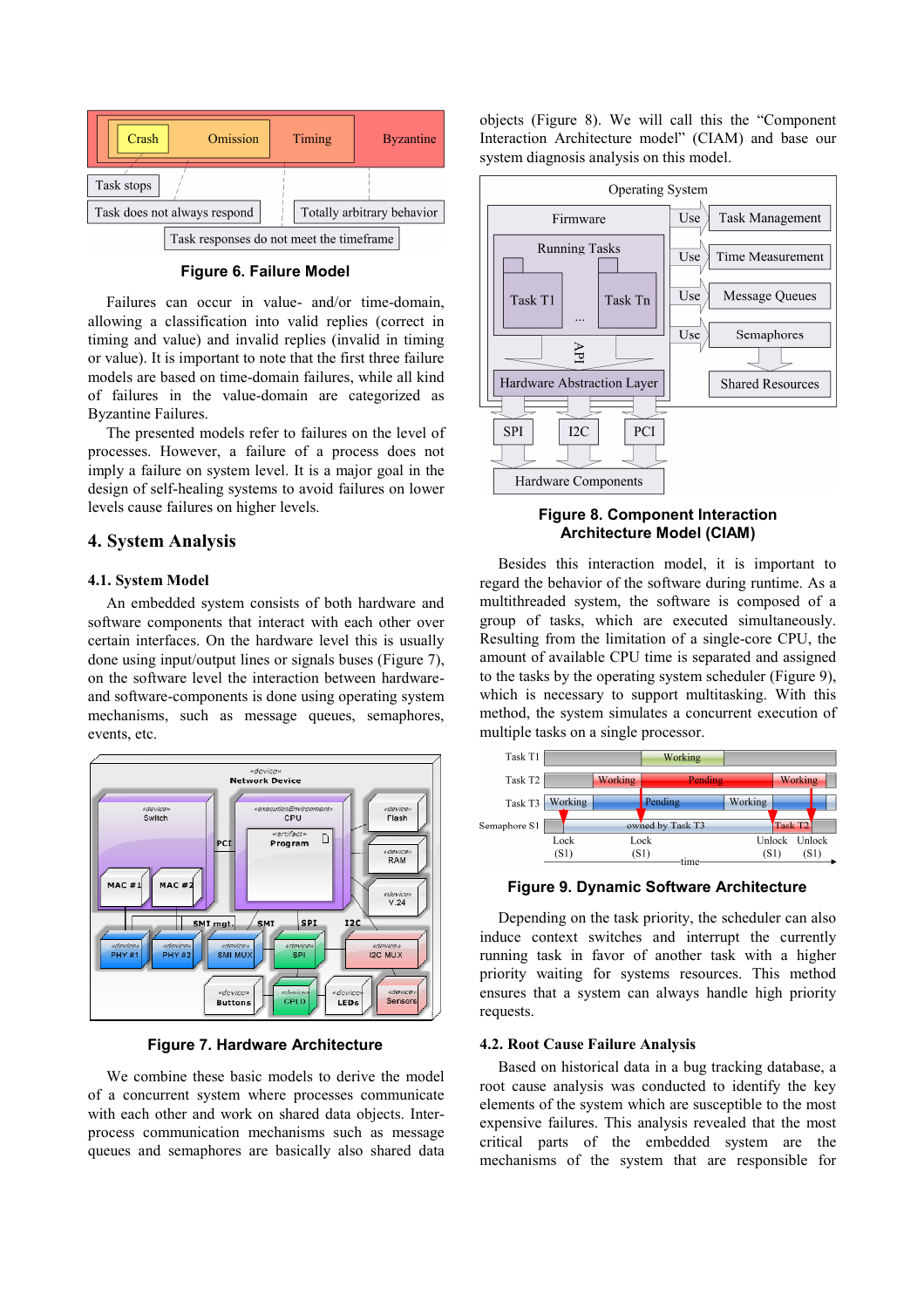communication between subsystems. Most of them are provided by the operating system: memory management, task synchronization through semaphores, inter-task communication through message queues etc. These are the elements of the system model (Figure 8) which are of special interest when developing a SSD system.

# **5. Fault Detection Methods**

A self-healing software system is capable of continuous and automatic monitoring, diagnosis and remediation of software faults. Such a system's architecture is generally composed of two high-level elements: the software service whose integrity and availability is supervised and the components of the system that perform the monitoring, diagnosis and healing.

Because it is necessary for faults to become active to make their detection possible the first stage of runtime fault tolerance is always a mechanism founded on error or failure detection.

Fault detection mechanisms can be integrated into a system at two positions [17]: first, self-checking faultdetection mechanisms perform tests on the own module and review its internal state. Second, fault detection can be performed on other modules: self-protection mechanisms or acceptance tests are used to protect a module from faults originated from outside of the module. If not detected, these faults may induce a faulty state inside another module.

### **5.1. Error Detection in Time-Domain**

Time-domain error detection algorithms are commonly used to monitor external modules, i.e. to perform acceptance tests.

An error detection algorithm in time-domain can be categorized by its ability to cover a set of failure models. It is important to note that an algorithm which is able to detect failures of one class also covers all underlying failure classes (Figure 6). That means that an algorithm which can reliably detect timing failures also detects crash and omission failures. This hierarchy is represented by the following statement, where "<" indicates that an algorithm which is able to detect failures of the class on the right also covers the failure class on the left side:

Crash Failure < Omission Failure < Timing Failure < Byzantine Failure

# **5.2. Error Detection in Value-Domain**

Besides the error detection algorithms which can be applied in time-domain, errors can also be detected by performing checks on the data itself. The following types of error detection methods are commonly considered [18]:

**Reasonableness Checks** are used to verify if the data of a reply makes sense, e.g. by performing threshold checks or checking logical connections.

**Structural Checks** use known properties of module replies to detect errors. Some data types, such as lists, tables or trees can be verified for their correct logical organization. Structural test verify these data types for completeness, correct and valid referencing. A wellknown example of structural tests is a file system check.

**Coding Checks** perform error detection using redundant information provided along with the data. Checksum codes, such as cyclic redundancy checks (CRC), are a type of coding checks. Coding checks can not only be applied to single data types, but can be used to check the integrity of a whole program.

**Reversal Checks** are a helpful error detection method if the backwards computation of an operation is much easier than the forward calculation. If backward calculation based on the output values of an operation results in the same input values given to the forward computation, the operation was successful.

**Run-time Checks** using hardware exceptions are a well-known and commonly used standard failure detection mechanism. Run-time checks provide application independent generic fault detection. A hardware exception is generated by the CPU during the execution of invalid instructions, such as division by zero, page faults or stack exception. Systems featuring a memory protection unit (MPU) also provide the capability to detect invalid memory accesses when separate address spaces are used. Memory protection can detect and isolate faulty programs which try to access invalid memory areas, e.g. by dereferencing dangling pointers.

Besides the methods proposed by [18], the following methods are also commonly considered as a mean to detect failures:

**Static Redundancy** using software diversity (nversion programming) is an error detection mechanism in which the monitored function is implemented several (n) times using different approaches, e.g. different programming languages, algorithms, development teams, etc. During runtime, these implementations are executed simultaneously, followed by a comparison [19].

**Control Flow Monitoring** is an error detection method which monitors the program execution and ensures that only allowed instruction sequences are executed and only allowed branches are taken. The control flow monitoring method requires information about the allowed control flow paths, which can be defined manually or by collecting data during a test run. Control flow monitoring can also make a program tamper-proof. By verifying each basic code block using signatures, control flow monitoring provides powerful means to stem software cracking [20], thus increasing system security.

# **6. Error Detection Mechanisms**

By today's standards, most software projects already use a variety of measurements to achieve dependability: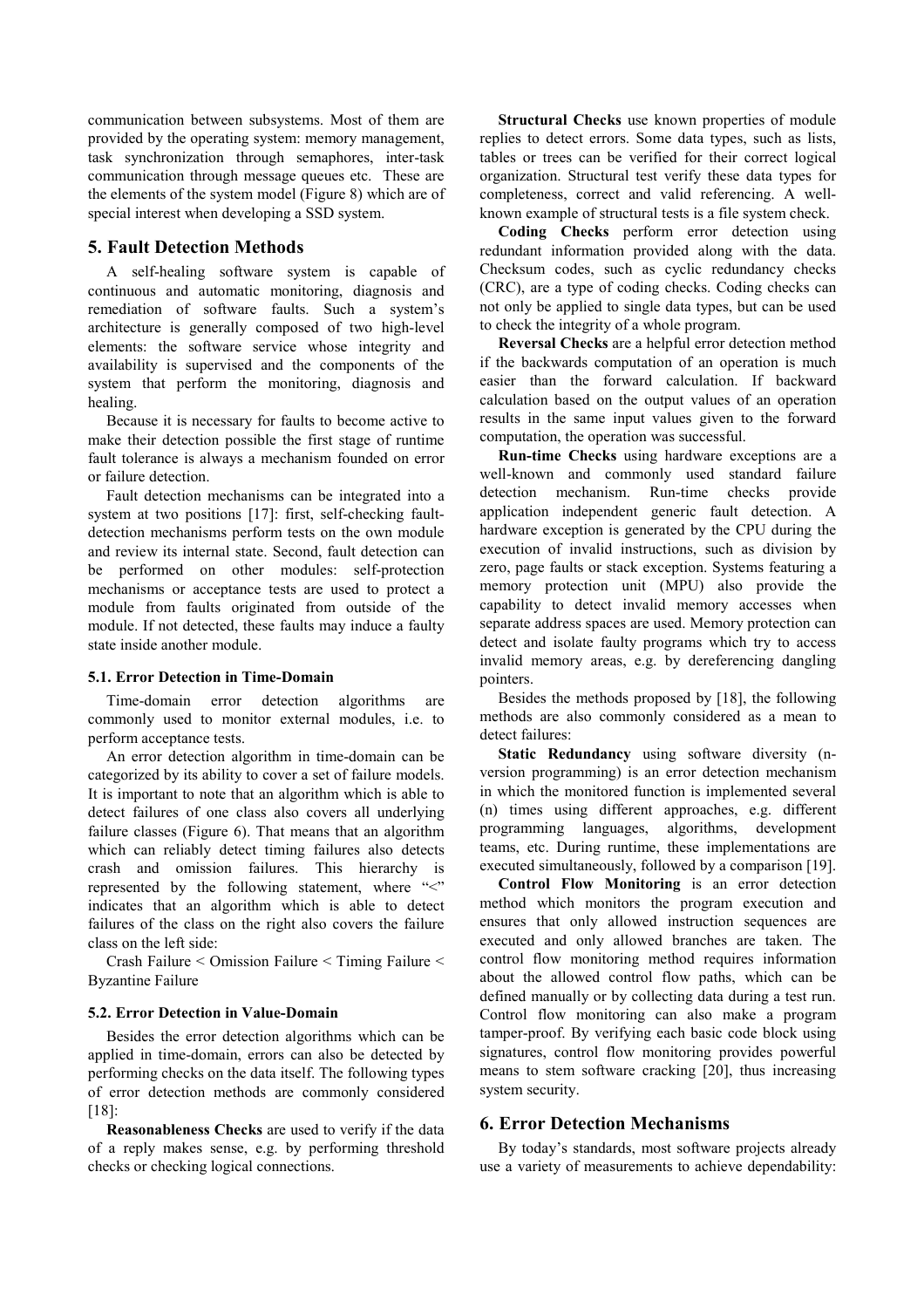Fault-Prevention and Fault-Removal strategies are commonly applied, e.g. by using coding guidelines or perform system tests. Fault-tolerance and faultforecasting strategies, however, are so far not widely used.

Since a root cause failure analysis on historical data has revealed that the most critical parts of the embedded software are the mechanisms responsible for sub-system communication, our SSD solution will enhance the critical operating system mechanisms by applying the following error detection mechanisms:

# **6.1. Task Monitoring**

The task management mechanisms provided by the operating system allows designing the software system as a number of concurrently running tasks. As shown in the failure model presented previously, the behavior of a faulty task is unpredictable, but different fault detection algorithms can be used to detect a subset of these failures.

Our solution tackles the problem of detecting failed tasks by using a time-domain error detection algorithm, which is able to detect timing failures therefore also covering omission and crash failures. A task is requested to send regular heartbeat messages to indicate that it is still running. If a heartbeat message is invalid or missing, the monitored task is assumed to have failed.

### **6.2. Communication Mechanism Monitoring**

Synchronization and communication mechanisms, e.g. semaphores, message queues, events or timers are prone to error propagation and thus a critical part of a system. Consider a message queue which overflows because a faulty task does not receive messages, making communication between other tasks impossible. Another example are accidentally locked semaphores, e.g. due to a crashed task which failed to release them.

These problems demonstrate that run-time supervision of these mechanisms is necessary. Our approach supervises these mechanisms using two methods:

**Online Error Detection** is used to detect locked access control (mutual exclusion) semaphores. They are monitored online by adding a time-domain error detection algorithm. Similar to the method used for task monitoring, a task which owns a mutual exclusion semaphore used for access control is requested to send regular heartbeat messages to indicate that it still accesses the shared resource. If a heartbeat is omitted, appropriate recovery measures can be deployed.

**Integrity Checks** mitigate the risk of possibly occurring data corruption, e.g. when shared data objects are used in multithreaded systems. If such data is accessed by two or more threads at the same time without access control, data corruption can likely occur. Integrity checks can be used to handle such situations, e.g. by extending the object with some sort of

redundancy (checksums) or by using robust data types. Our solution validates the data using a magic number check to detect invalid objects.

### **6.3. Application-Specific Self Tests**

Error detection using a generic algorithm is often not sufficient. To perform detailed error detection on software modules, knowledge about the internal structure is required to perform meaningful error detection. In fact, most of the value-domain fault detection algorithms mentioned can only be deployed as case-by-case tests. Thus, the third error detection mechanism of our SSD solution is based on ad-hoc selftests.

# **7. Failure Recovery**

If a failure in a system occurs and is diagnosed or can be predicted to occur soon, it is necessary to initiate an action to correct or prevent the failure from affecting the system to a degree that would make normal system usage impossible.

A widely used method to recover from transient failures in complex software systems is to reboot the whole system. While this may be a method that can easily be applied, the disadvantage of this approach is that the downtime caused by a complete system reboot directly contradicts the requirement of high system availability for industrial automation systems. For this reason, other approaches are to be found, taking into account the availability requirements of industrial systems.

One such alternative approach is to selectively restart only the sub-system, where the failure has occurred. In order to allow a selective restart of affected sub-systems, several conditions have to be observed. This is nontrivial and not the focus of this paper, thus we will not go into further detail on possible approaches for system recovery on sub-system level. Existing approaches to solutions for this problem are already profoundly covered in other publications. The focus of these approaches varies from the recovery of faults at the device driver level [21] to the recovery of failures in multiprocessor systems or distributed computer grids [22], [23] or [24].

As a final remark on failure recovery it has to be noted that in some fields in the industry partial system recovery is not an option. This is especially true for safety critical systems. Due to legal and normative guidelines, in such environments the safety of a system has to be guaranteed at all times. If a failure occurs in the safety critical system, it has to assume a safe state and has to remain in this state until the failure has been removed and safe operation can be guaranteed again. While it might be possible to design systems that still can recover on a sub-system level, the effort involved in certifying such systems usually is too high to make this feasible.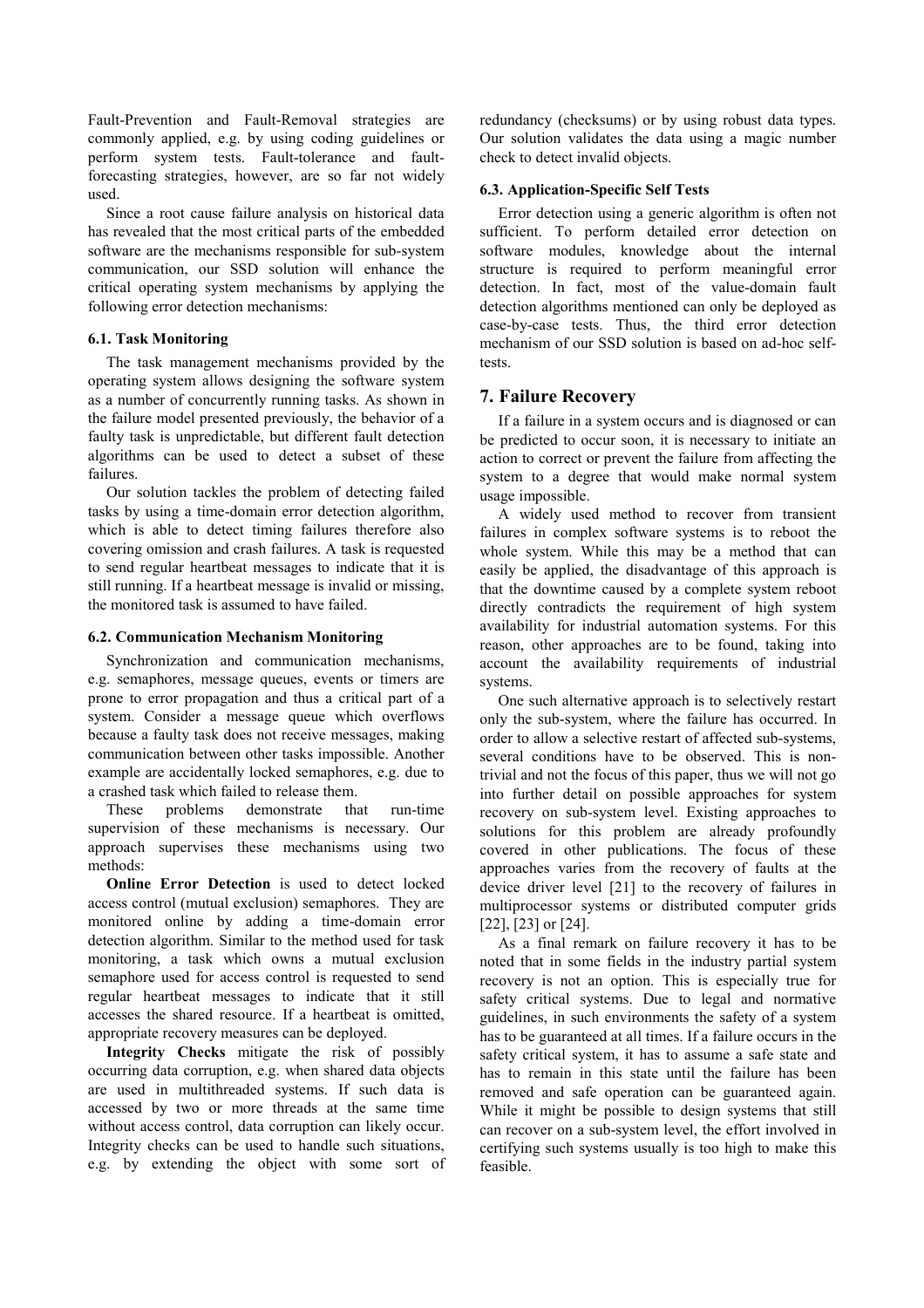# **8. SSD Framework**

The integration of the error detection and recovery mechanisms into an existing software system resulted in the development of a library to address self-diagnosis and fault-tolerance requirements. The essence of the library is a rule-based expert system [25], consisting of a behavioral logic, the inference engine, and a rule base (see Figure 10).





To extend a software service with self-diagnosis and self-healing abilities, the library's user creates rules to specify how errors are detected and how they are treated. These rules are then stored inside of the rule base of the expert system, from where they are monitored by the inference engine. Each rule consists of a condition and one or more actions.

The condition poses the error detection mechanism of the rule. Based on the strategies described in section 6, a condition can be configured to monitor a task for responsiveness, to supervise an access control semaphore or to perform a module self-test. Each rule supports only one condition, it is therefore impossible to use several error detection mechanisms within the same rule.

To complete a rule for the SSD framework, the error detection mechanism is combined with a recovery strategy, which specifies the behavior of the SSD functionality in case the condition identifies a faulty state. The implementation of the recovery strategy is done by dividing it into a set of single operations which, within the context of the SSD framework, are called actions. These actions are then added to the rule. The number of actions per rule is not limited, thus it is possible to implement more or less complex recovery strategies. By correctly defining the set of actions, it is possible to restart different sub-systems even if they are dependent on each other by stopping and restarting them in the proper sequence.

The library supports three major types of actions: system recovery, notification and application-specific actions. System recovery actions provide methods to

recover the device in a generic fashion using operating system function. These include selective restarting of tasks, restoring communication mechanisms or rebooting the whole device. The second type is used for debug and "Design for Testability" purposes: notification actions are used to provide failure information. This action type can be used to validate the hardware after manufacturing or to store error information of rarely occurring *Heisenbugs* after deployment. The third recovery strategy is necessary if generic recovery approaches are impractical: similar to self-tests, the library also supports the definition of application-specific actions. In this case, the library's user himself implements the necessary recovery measures.



**Figure 11. SSD Framework Rule Structure** 

During runtime, the rule-based expert system is executed as an additional system task. The rule base is checked periodically by the inference engine. If a faulty state is detected, the rule condition triggers the corresponding actions, which are then executed successively (Figure 11).

However, it cannot be guaranteed that a recovery strategy will be successful. The same failure may reoccur or a recovery mechanism proves to be ineffective. To address such issues, the behavior of the SSD framework can be customized depending on the attempt to recover from the same failure.

The usage of the SSD framework's functionality should be made compliant in the development process, forcing the software engineers to think about possible faults and failures from the very beginning in the design and implementation process, thus increasing the likelihood of preventing them in the first place. All created SSD rules are applicable not only throughout the development phases, but in the overall product lifecycle. In this way, a "Design for Testability" approach with a very high leverage regarding efficiency can be achieved [2].

# **9. Summary and Conclusion**

In this work, a generic model and methodological guidelines were developed for a software based selfdiagnosis system and associated recovery strategies on embedded systems. This can be used as a basis for development of a related embedded diagnostics and recovery module.